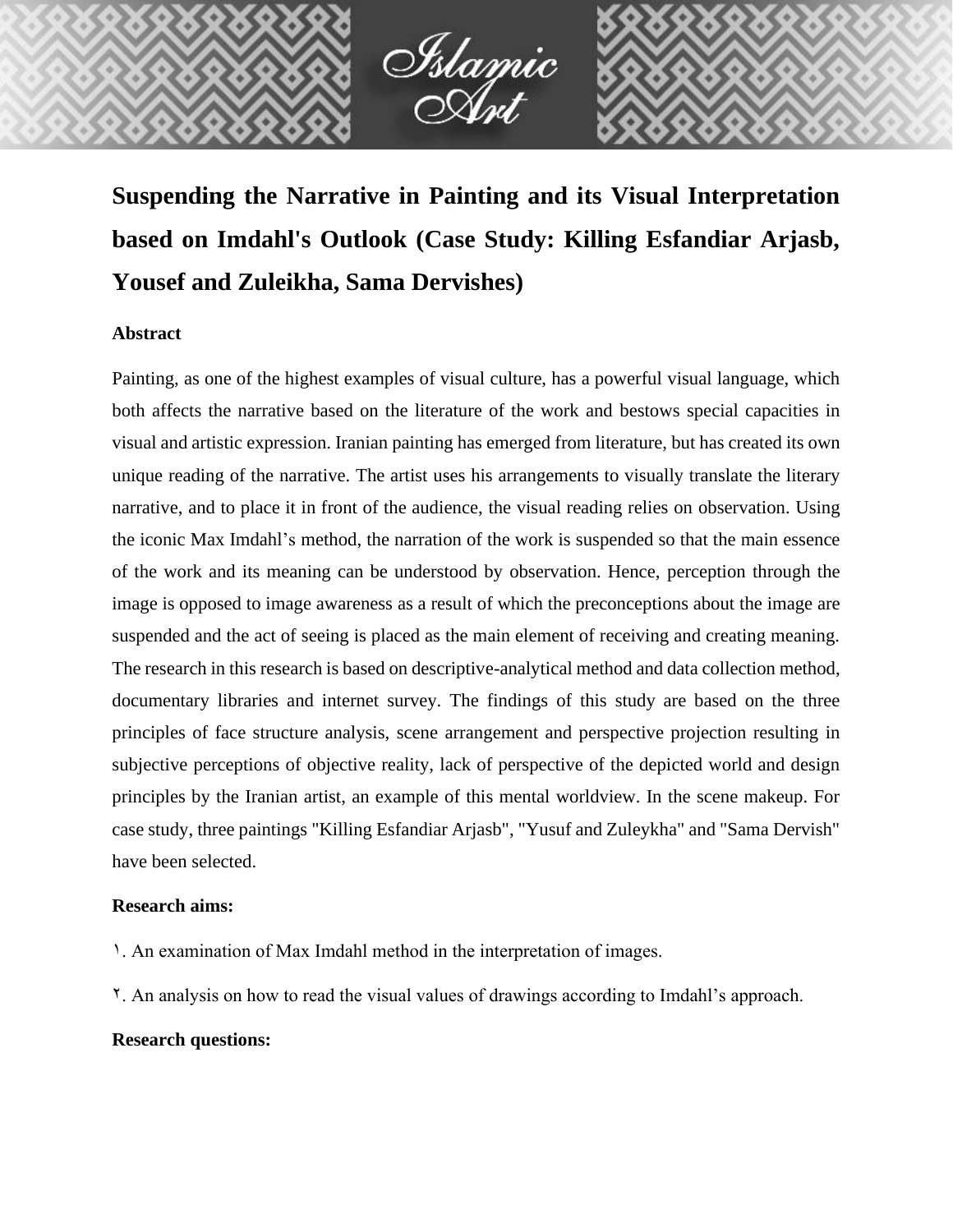1. What is Max Imdahl's method in expressing the power of the image and its ability to read the work?

2. Based on Imdahl's approach, how can the visual values of the drawings be compared to the dominant reading of the narrative from the image?

**Keywords:** Painting, Max Imdahl, Suspension of Narration, Image Interpretation.

### **Introduction**

When confronted with an image, before paying attention to the formal structure of the illustration, the mind seeks knowledge or a narrative to communicate with, that is, to incorporate the knowledge of the mind into the image. One of the common approaches to image analysis is iconology as a method of interpreting the work of art and this method has been applied in recent years regarding Iranian painting. According to its principles, iconology is formed on the basis of meaning versus form, and on this basis, images are interpreted outside their form, in other words, the main focus is on the content instead of the form, as the main element. Nonetheless, the image is comprehensible by the act of seeing, and in reading it is ignored according to the narration of this main action and what is remained is replaced by sight. In this study, based on Max Imdahl's theory, an attempt has been made to study the difference between understanding through the image and understanding about image. For this purpose, previous preconceptions and narratives about the image are suspended. The reading of the image is based on its logic, and in this regard, the act of seeing, as the main element, is the receiver and creator of meaning. Along with other methods of reading visual arts, attention to this important point highlights the need for this research, the paintings have independent visual values and the artists, beyond the narration of the works, seek procedures so that the viewer can easily connect with the artwork.

Regarding the background of the present study, it should be said that an independent work with this title has not been written so far, however, a number of works have studied video readings. Salehi  $(1 \cdot 17)$  in his article "Visual Research Methodologies: Image Reading" acknowledges that in the face of the image, there are different methodologies and approaches that are introduced and discussed about their application in various fields of art seems necessary. He introduces a variety of visual methods and concludes that a critical approach to the image is needed to identify the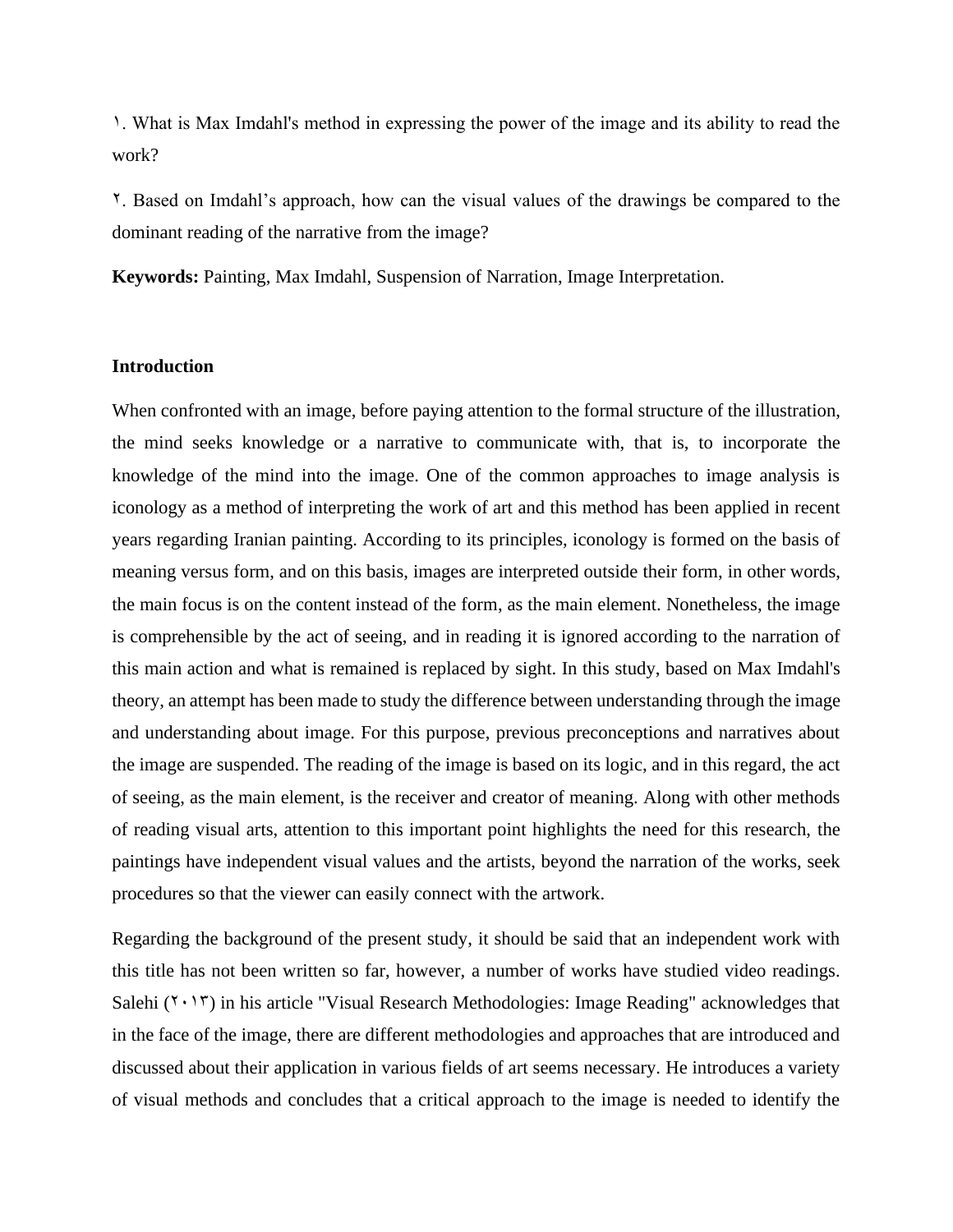meanings in the image. Nasri  $(1 \cdot \nvert \nvert \nvert)$  in his article "The trinity of body, image and media anthropology of image from the perspective of Hans Belting" describes Belting's theories. Belting seeks to study the image free from the limitations of the dominant narrative of art history. He believes that any physical image is a substitute for the absent. His goal is to analyze visual works based on the logic of written texts of images. The research method in this research is descriptive and analytical and the method of data collection is library and survey method.

#### **Conclusion**

Speaking of interpretation and perception of an image, the world and social reality are reflected through the image and illustrations beholding a special kind of logics and involves presenting the objects themselves, and at the same time it cannot be interpreted linguistically or conceptually. When discussing image perception, we need to avoid interpreting emotions as pure perceptions since the sense of sight itself has a meaning-creating nature. Images are not even dependent on the real world for their meanings. Considering an abstract work, it can be concluded that the work cannot only express meaning without being relatable to real objects, but also it can suppress real knowledge. Using Max Imdahl method, it is possible to differentiate between the three dimensions of the composition of the image structure. In the analysis of the formal structure of the image, access to the integrity of the image is possible. In the complete reconstruction of the formal structure, instead of separately considering the components of the image, the integrity of the composition is measured in comparison to the elements with each other. The arrangement of the scene, the vicinity of the components and the mental perceptions of objective reality are deliberated. The lack of perspective on the world depicted by the Iranian artist is an example of this mental worldview in stage arrangement.

#### **References**

- Abdi, Nahid.  $(1 \cdot 1)$ , An Introduction to Iconology (Theory and Application, A Case Study of Iranian Painting), Tehran: Sokhan Publications [in Persian].
- Adamz, Laurie (7.17), The Methodologies of Art, Translated by Ali Masoomi, Tehran: Nazar Publications [in Persian].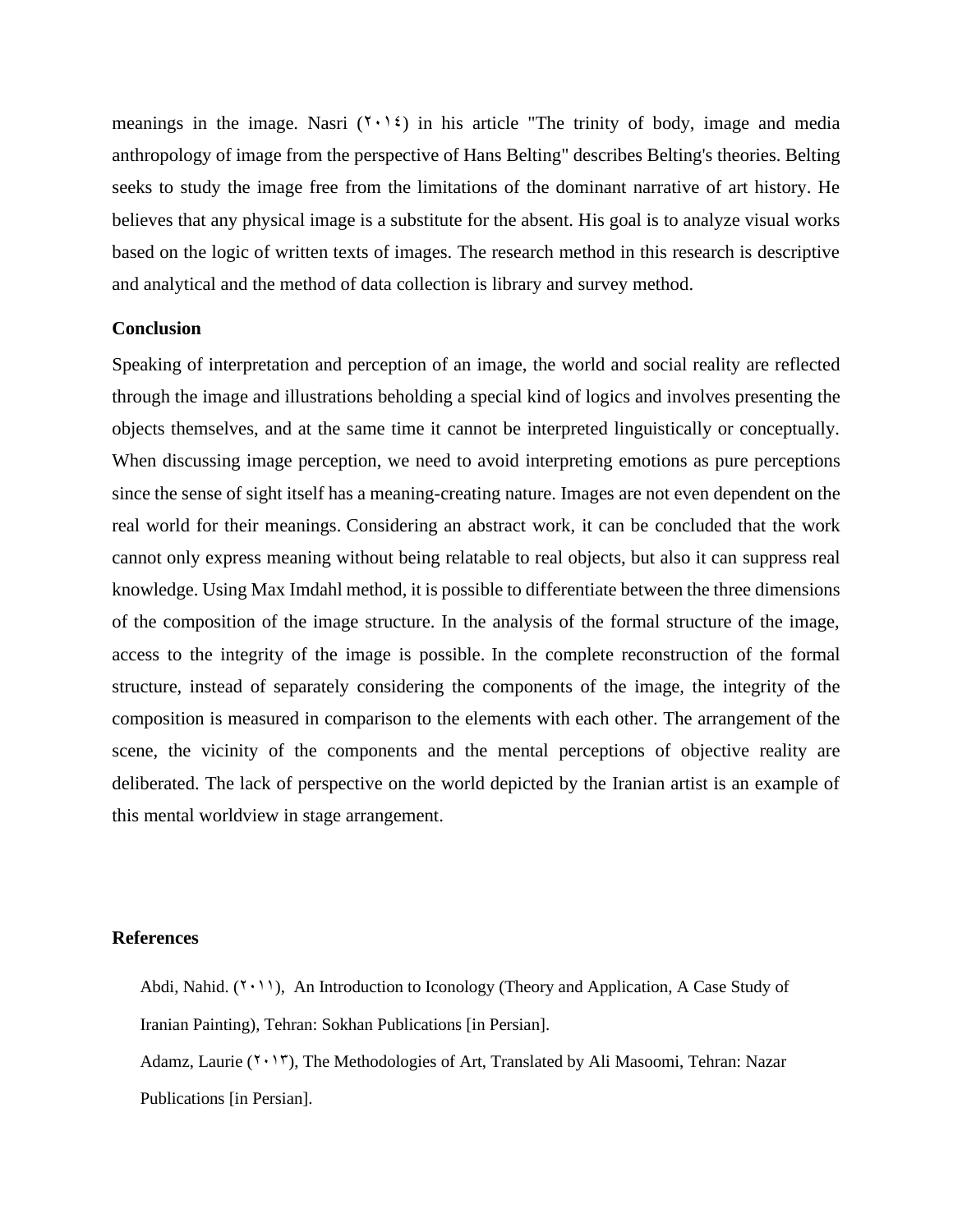Azhand, Yaghppb (Y · · ^), Herat School of Painting, Tehran: Farhangestan-e- Honar Publications [in Persian].

Azhand, Yaghoob  $(1 \cdot 1)$ . Iranian Painting (Research in the History of Iranian Painting and Persian Painting) Tehran: Nazar Publications [in Persian].

Bohm, David  $(Y \cdot Y)$ , On Creativity, translated by Mohamd Ali Hosseinzade, Tehran: Saghi Publications [in Persian].

Binder, W.  $(Y \cdot Y)$  the Emergence of Iconic Depth. Secular Icons in a Comparative Perspective, New York: Macmillan.

Boehm, G. and W.T. T. Mitchell.  $(1 \cdot \cdot 9)$  "pictorial versus Iconic Turn: Two Letters" Culture, Theory and Critique.  $0 \cdot : 1 \cdot 7 - 171$ .

Bohnsack, Ralf, Pfaff, Nicolle, Weller, Wivan  $(1 \cdot 1)$ , Qualitative Analysis and Documentary Method, Leverkusen, Barbara Budrich Publishers.

D`Alleva( $\mathbf{Y} \cdot \mathbf{P}$ ), Anne, Methods & Theories af Art History, translated by Anahita Moghbeli & Saied Hosaini, Theran: Fakhr-e- Kian Publications [in Persian].

Eco, Umberto ( $\mathbf{Y} \cdot \mathbf{Y}$ ), History of Beauty, translated by Homa Bina, Second Edition, Tehran:

Farhangestan-e- Honar Publications [in Persian].

Grabar, Oleg  $(2 \cdot 1)$ , An overview at Iranian painting, translated by Mehrdad vahdati, second edition, Tehran: Fakhr-e- Kian Publications [in Persian].

Guat, Berys & lopes, Dominic  $(2.12)$ , Encyclopedia of Aesthetics, translated by Manoochehr Sanei & the others, fifth edition, Tehran: Fakhr-e- Kian Publications [in Persian].

Janson, Charles  $(7 \cdot 17)$ , Analysis of works of visual arts, translated by Beti Avakian, Tehran: Samt Publications [in Persian].

Mitchell, W. J. Thomas (1985), what is an Image? in Iconology: Image – Text – Ideology, Chicago: The University of Chicago Press.